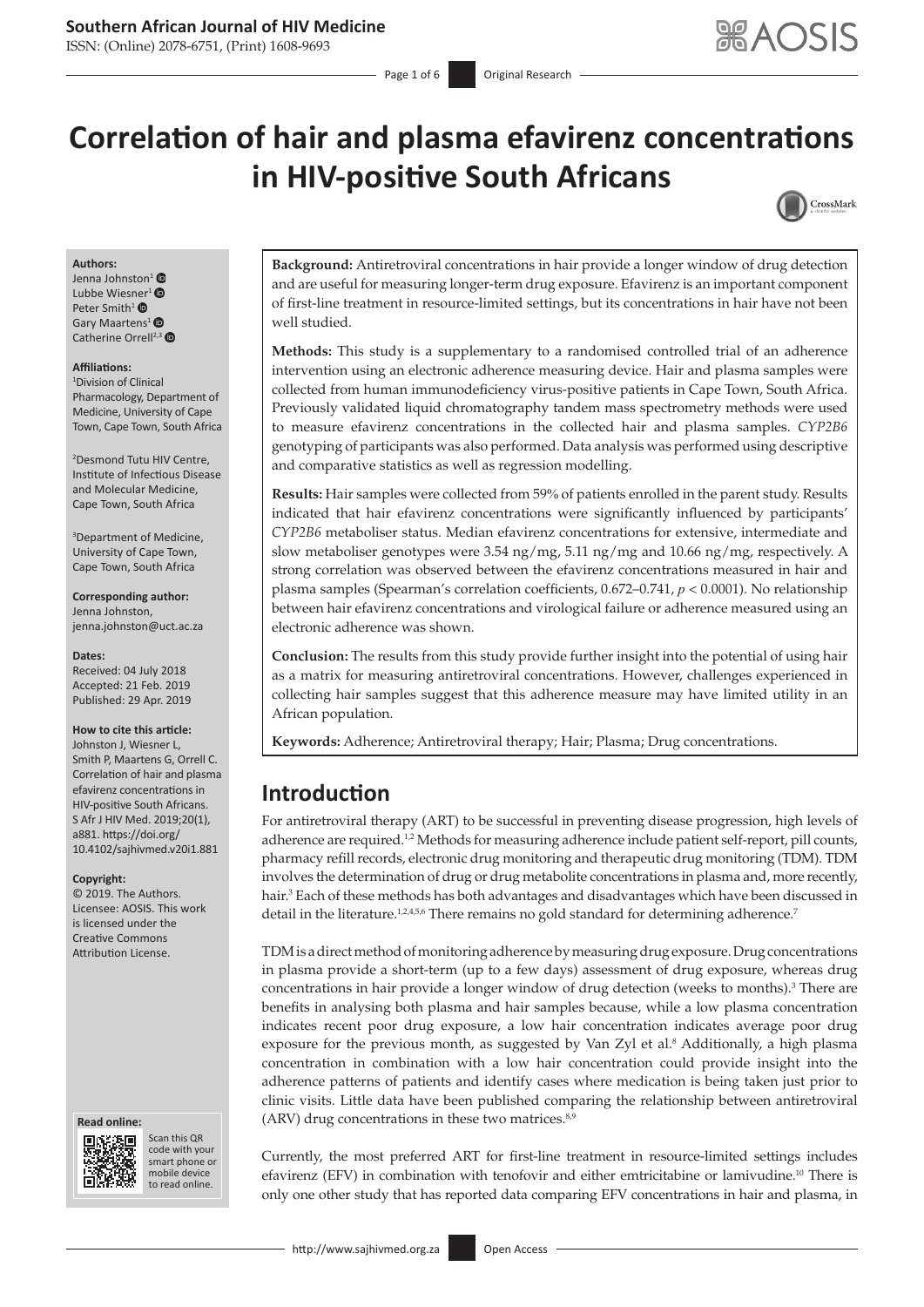<span id="page-1-1"></span><span id="page-1-0"></span>which concentrations of EFV in hair were shown to be strongly correlated with 24-h intensive pharmacokinetic measurements and only weakly correlated with single plasma measurements.<sup>[11](#page-5-2)</sup> Plasma EFV concentrations are characterised by high interindividual variability in concentrations, which can be explained, in part, by polymorphisms in the *CYP2B6* gene that has been reported to influence EFV metabolism.12 High plasma EFV concentrations have been associated with central nervous system side effects,<sup>13</sup> which can lead to patients discontinuing treatment. Hair concentrations of EFV are also influenced by *CYP2B6* genotype.14[,15](#page-5-3)

<span id="page-1-5"></span><span id="page-1-3"></span><span id="page-1-2"></span>This study is a supplementary to our recently reported randomised controlled trial of an adherence intervention<sup>16</sup> and investigates the potential of measuring EFV concentrations in hair to monitor adherence. In addition to determining the effect of *CYP2B6* metaboliser status on hair EFV concentrations, the relationship between plasma and hair EFV concentrations will be assessed. Lastly, the relationship between the adherence measured by an electronic adherence monitoring device (EAMD) and hair EFV concentrations will be explored.

# **Methods**

## **Setting and participants**

The parent study was a randomised controlled trial over 48 weeks in ART-naïve individuals, which showed that SMS reminders triggered by real-time EAMD had little impact on cumulative adherence to ART.<sup>16</sup> Participants were recruited from a large outpatient ART centre in Gugulethu, Cape Town – the Hannan Crusaid Treatment Centre (HCTC). ARTnaïve adults and adolescents ( $\geq$  15 years old) were eligible for the parent study if they were commencing treatment at the HCTC, had their own mobile phone and were willing to sign an informed consent form. The details of the parent study have been described elsewhere.<sup>[16](#page-5-4)</sup>

### **Sub-study design and participants**

Participants recruited for the parent study were given the option of participating in the sub-study if the hair on their head was longer than 1 cm. The participants involved provided samples of hair at weeks 16, 32 and 48.

### **Measures and analyses – Laboratory procedures**

<span id="page-1-8"></span><span id="page-1-7"></span><span id="page-1-6"></span>The measures collected for the parent study<sup>16</sup> and the previously reported pharmacokinetic and pharmacogenetic  $sub-study<sup>17</sup>$  are described subsequently. In the parent study, adherence was monitored using a Wisepill® device,<sup>18</sup> a realtime EAMD. In a related study, the EAMD was shown to be the best adherence measure to predict virologic outcomes.<sup>19</sup> The EAMD is of the size of a mobile phone and can store up to a week of medication in a seven-compartment pill box. Every participant received an EAMD, and when each time the device was opened, a signal was sent via the mobile phone network to a secure central computer, thereby recording tablet taking or treatment interruptions in real time. Any recorded opening on

a day during the study was classified as an adherent day, and cumulative adherence was calculated as the number of adherent days divided by the number of days in care.

<span id="page-1-4"></span>Blood was drawn for HIV-1 viral load (HIV-1 RNA 3.0 assay®; Bayer Healthcare, Leverkusen, Germany) at screening and at weeks 16 and 48. Additional blood was drawn for mid-dosing interval EFV concentrations (in the time window between 9 h and 16 h after self-reported EFV intake) at weeks 16, 32 and 48. Three *CYP2B6* loss-offunction single-nucleotide polymorphisms associated with EFV concentrations were chosen and analysed: rs3745274 (516G→T); rs28399499 (983T→C); and rs4803419 (15582C→T). Based on their *CYP2B6* genotype, participants were classified as either slow, intermediate or extensive metabolisers using a simplified version of Holzinger's<sup>20</sup> metaboliser status classification.

<span id="page-1-9"></span>For the determination of EFV concentrations, blood samples were centrifuged at 3500 rpm for 10 min. Plasma was transferred into labelled cryovials that were frozen at -80 °C until analysis. Plasma EFV concentrations were determined by a liquid chromatography/tandem mass spectrometry (LC-MS/MS) method validated for the concentration range 0.0195–20 µg/mL. Hair samples, collected at weeks 16, 32 and 48, were analysed at the same laboratory for EFV using a validated LC-MS/MS method.[21](#page-5-9) The method was validated for the concentration range 0.625–40 ng/mg. The centimetre of hair closest to the scalp was analysed to represent drug exposure of approximately one month.

#### <span id="page-1-10"></span>**Statistical analysis**

Descriptive data were summarised using median and interquartile range (IQR) for continuous data and percentages for categorical data. The  $X^2$  test was used to compare proportions, and the two-tailed *t*-test (for normal variables) or the Mann–Whitney test (for skewed variables) was used to compare continuous variables. GraphPad Prism 4 (California, USA) was used for the statistical analysis of data, including Spearman's correlation. Regression modelling was used to explore whether EFV hair concentrations were associated with the adherence measured using the EAMD and virological outcome. Sex, baseline CD4 cell count, metaboliser status and age were included as independent variables. Samples that were determined to be below the assay methods limit of quantification were analysed as 0.624 ng/mg for EFV concentrations in hair and 0.0194 µg/ml for EFV concentrations in plasma.

# **Ethical consideration**

Ethical approval for the study was given by the University of Cape Town, Faculty of Health Sciences, Human Research Ethics Committee (HREC/REF: 101/2015). Informed consent was provided by each of the study participants. The parent clinical trial was registered in the Pan African Clinical Trials Registry (number PACTR201311000641402).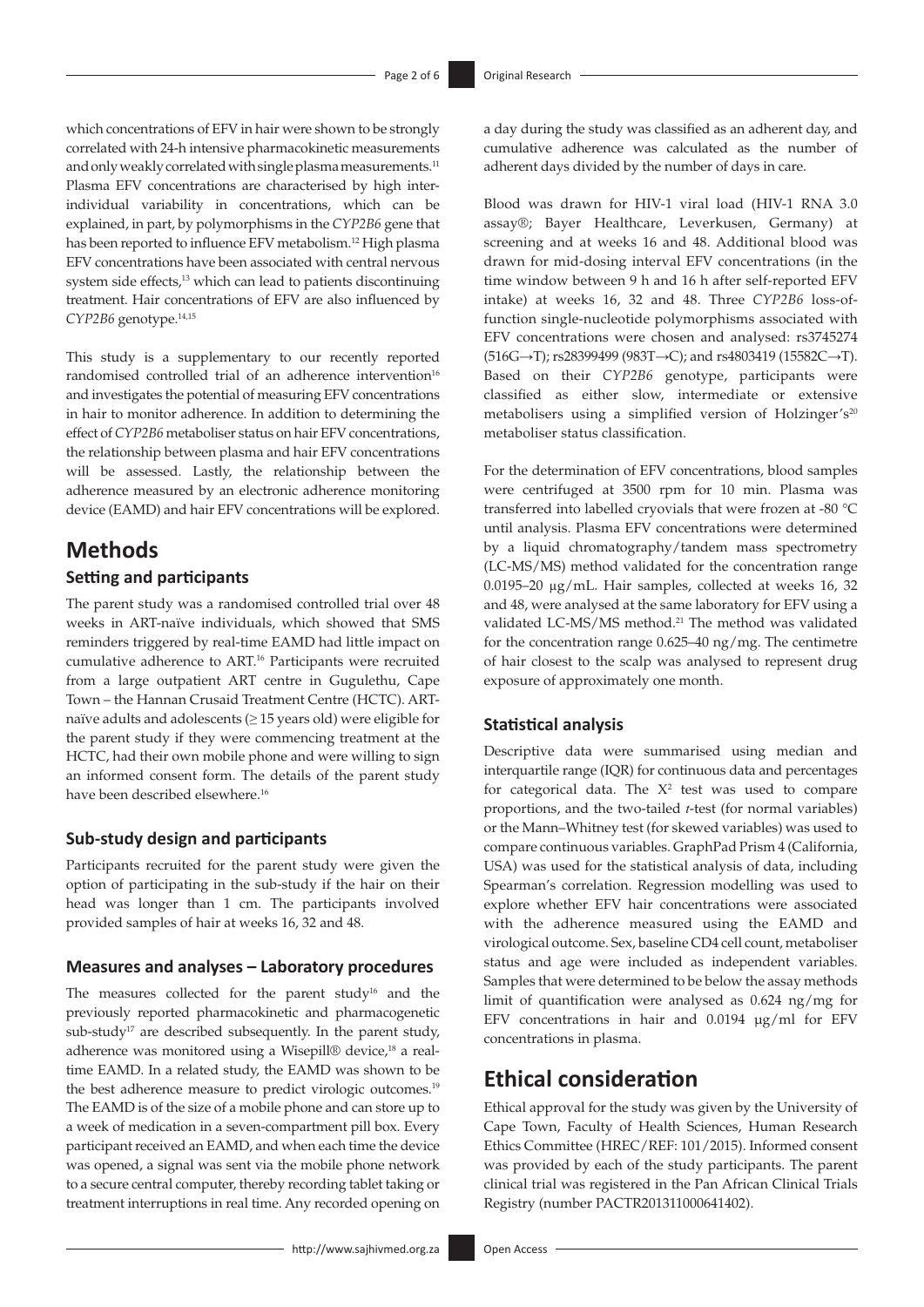**TABLE 1:** Baseline demographics of the subset compared to the total cohort.

| Variable                           | Cohort                   |                          |                          |                          |                          |                              | Subset                   |                          |                          |                          |                          |                          | p                        |
|------------------------------------|--------------------------|--------------------------|--------------------------|--------------------------|--------------------------|------------------------------|--------------------------|--------------------------|--------------------------|--------------------------|--------------------------|--------------------------|--------------------------|
|                                    | $\boldsymbol{n}$         | $\%$                     | mean                     | s.d.                     | Median                   | <b>IQR</b>                   | $\boldsymbol{n}$         | $\frac{0}{0}$            | mean                     | s.d.                     | Median                   | IQR                      |                          |
| Number                             | 230                      | $\overline{\phantom{0}}$ | $\overline{\phantom{0}}$ | $\overline{\phantom{a}}$ | $\overline{\phantom{a}}$ | $\overline{\phantom{a}}$     | 135                      | $\overline{\phantom{a}}$ | $\overline{\phantom{0}}$ |                          | $\overline{\phantom{a}}$ | $\overline{\phantom{a}}$ | $\overline{\phantom{a}}$ |
| Female sex                         | 150                      | 65.2                     | $\overline{\phantom{a}}$ | $\overline{\phantom{a}}$ | $\overline{\phantom{a}}$ | $\overline{\phantom{a}}$     | 125                      | 92.6                     | $\overline{\phantom{a}}$ | $\overline{\phantom{a}}$ | $\overline{\phantom{a}}$ | $\overline{\phantom{a}}$ | < 0.0001                 |
| Age (years)                        | $\overline{\phantom{a}}$ | $\overline{\phantom{a}}$ | 34.5                     | 9.1                      | . .                      | $\overline{\phantom{a}}$     |                          | $\overline{\phantom{a}}$ | 33.7                     | 8.9                      | $\overline{\phantom{a}}$ | $\overline{\phantom{a}}$ | 0.338                    |
| Weight (kg)                        | 69                       | $\overline{\phantom{0}}$ | 69                       | 15.1                     | $\overline{\phantom{a}}$ | $\qquad \qquad \blacksquare$ | $\overline{\phantom{a}}$ | $\sim$                   | 71.6                     | 15.1                     | $\overline{\phantom{a}}$ | $\overline{\phantom{a}}$ | 0.312                    |
| Height (cm)                        | $\overline{\phantom{a}}$ | $\overline{\phantom{a}}$ | 164                      | 8.6                      | $\overline{\phantom{a}}$ | $\overline{\phantom{0}}$     | $\overline{\phantom{a}}$ | $\overline{\phantom{a}}$ | 161.2                    |                          | $\overline{\phantom{a}}$ | $\overline{\phantom{a}}$ | 0.019                    |
| CD4 count (cells/mm <sup>3</sup> ) | $\overline{\phantom{a}}$ | $\overline{\phantom{a}}$ | $\overline{\phantom{a}}$ | $\overline{\phantom{a}}$ | 225.5                    | 131.5-287                    | $\overline{\phantom{a}}$ |                          | $\overline{\phantom{a}}$ | $\overline{\phantom{a}}$ | 234.5                    | 152.5-290.5              | 0.266                    |
| Log HIV RNA (copies/mL)            | $\overline{\phantom{a}}$ |                          | $\overline{\phantom{a}}$ | $\qquad \qquad -$        | 4.9                      | $4.4 - 5.4$                  | $\overline{\phantom{a}}$ |                          |                          | $\qquad \qquad -$        | 4.7                      | $4.4 - 5.3$              | 0.114                    |

s.d., standard deviation; IQR, interquartile range; HIV, human immunodeficiency virus; RNA, ribonucleic acid.

# **Results Baseline characteristics**

Of the 230 individuals enrolled in the parent study, 135 individuals provided hair samples. The majority, 92.6%, of this subset cohort were Black African females. A total of 257 hair samples were collected from the 135 individuals, consisting of 93 at week 16, 75 at week 32 and 89 at week 48. On average, two hair samples were collected from each of the individuals who participated in the sub-study. A comparison of the baseline demographics for the cohort and the subset is detailed in Table 1.

#### **Cohort and subset adherence**

High levels of adherence were observed in the subset. The median adherence of the subset was higher at weeks 16 and 48 compared to that of the cohort. Of the 230 individuals enrolled in the parent study, only 160 individuals returned for the week 16 visit, for blood sampling, and only 180 at week 48. These individuals provide the adherence comparison for the subset with hair samples (Table 2).

Few individuals enrolled in the subset displayed virologic failure: at week 16, 4 out of 93 (4.3%) individuals had viral loads greater than 400 copies/mL, and at week 48, 5 out of 89 individuals (5.6%) had viral loads greater than 50 copies/mL.

### **Hair efavirenz concentrations according to**  *CYP2B6* **metaboliser status**

Results from the genotyping of the participants indicated that out of the 135 participants who provided hair samples, 34 (25.2%), 61 (45.2%) and 35 (25.9%) were extensive, intermediate and slow metabolisers, respectively, similar to the parent trial cohort.<sup>17</sup> The metaboliser status for five of the participants was missing. The EFV concentrations measured in the hair samples were analysed according to the metaboliser status for each of the participants and are presented in Figure 1. There was a significant difference between the median EFV concentrations in hair for each metaboliser status (ANOVA, 95% CI, *p* < 0.0001). Median EFV concentrations for the extensive, intermediate and slow metaboliser genotypes were 3.54 ng/mg (IQR: 2.35–4.59), 5.11 ng/mg (IQR: 2.93–7.94) and 10.66 ng/mg (IQR: 7.01–15.93), respectively.

**TABLE 2:** Cumulative electronic adherence monitoring device adherence at weeks 16 and 48 for the cohort and subset.

| Variable             |     | Week 16     |            | Week 48     |        |            |  |  |  |
|----------------------|-----|-------------|------------|-------------|--------|------------|--|--|--|
|                      |     | Adherence % |            | Adherence % |        |            |  |  |  |
|                      | n   | Median      | <b>IQR</b> | n           | Median | <b>IQR</b> |  |  |  |
| Cohort <sup>19</sup> | 160 | 93          | $74 - 98$  | 180         | 86     | 59-94      |  |  |  |
| Subset               | 93  | 100         | $92 - 100$ | 89          | 101    | $96 - 107$ |  |  |  |

EAMD, electronic adherence monitoring device; IQR, interquartile range.



**FIGURE 1:** Median (interquartile range) efavirenz (EFV) concentrations in hair according to *CYP2B6* metaboliser status. Hair EFV concentrations determined at weeks 16, 32 and 48 were combined for the above analysis.

#### **Relationship between efavirenz concentrations in hair and plasma**

Scatterplots of the correlation between hair and plasma EFV concentrations are presented in Figure 2. Spearman's correlation coefficients were used to assess the relationship between the concentrations of EFV in the two matrices. The results indicate that hair and plasma EFV concentrations were strongly correlated at all three sampling time points in the study (correlation coefficients, 0.672–0.741; all *p*-values  $< 0.0001$ ).

### **Hair efavirenz concentrations as a predictor of adherence and virological outcomes**

The relationship between adherence measured by the EAMD and hair EFV concentrations is presented in Figure 3. Regression analysis showed that the only variable with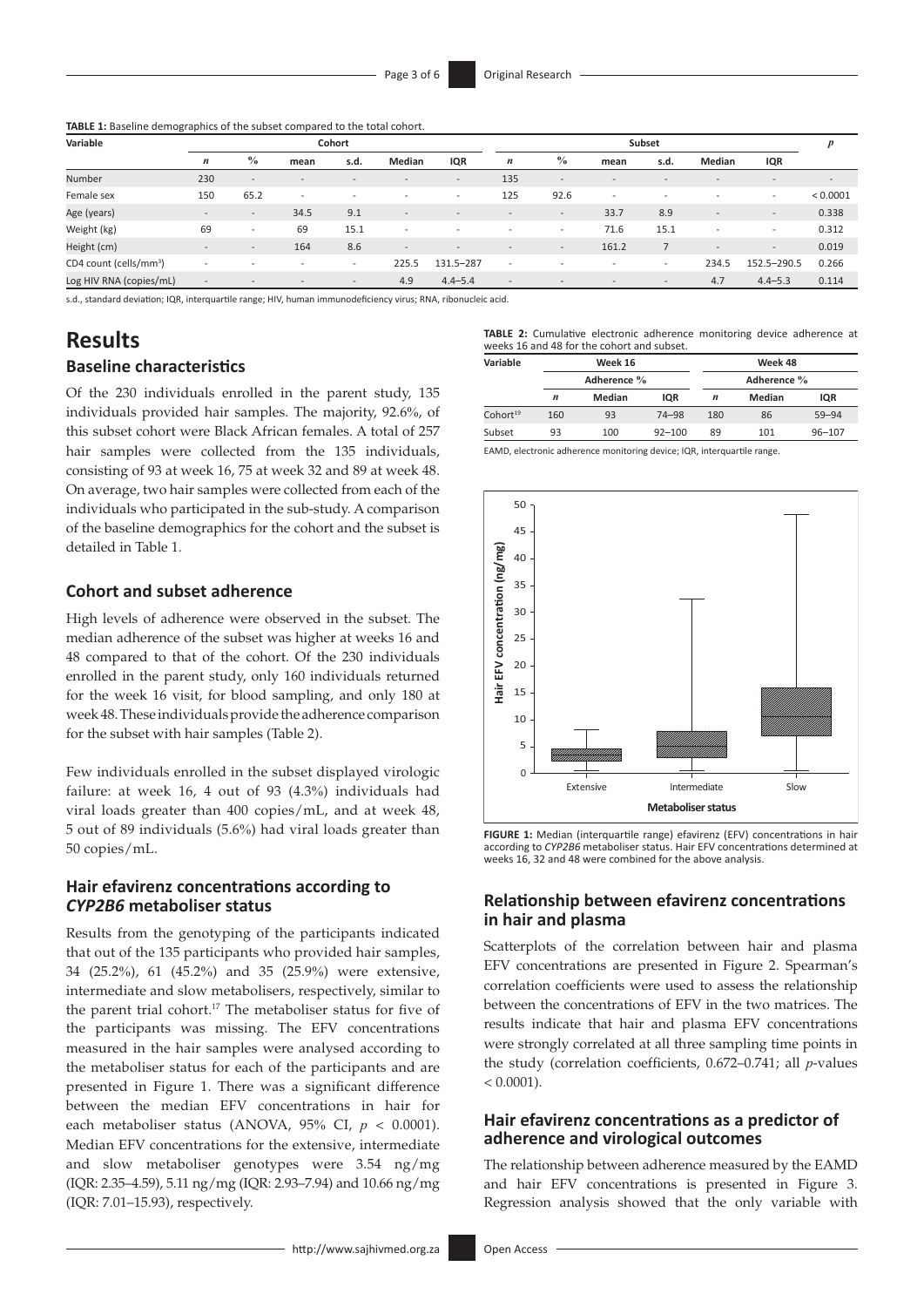

**FIGURE 2:** Scatterplots showing the correlation between plasma and hair efavirenz (EFV) concentrations at weeks 16 (a), 32 (b), 48 (c) and for all weeks combined (d). Spearman's correlation coefficients used to assess the relationship between EFV concentrations in hair and plasma are shown.

significant impact on EFV hair concentration in this cohort was metaboliser status (data not shown). Age, sex and adherence did not significantly alter EFV hair concentration.

Very few individuals in the study cohort experienced virological failure; and, in a similar regression model, no variables, including hair EFV concentrations, had an impact on virological failure (data not shown).

# **Discussion**

In this adherent study cohort, hair and plasma EFV concentrations were highly correlated. Hair samples were provided by participants who were both retained in care and willing to donate a head hair sample. Data from the parent study showed that a high percentage of the participants in this cohort who provided pharmacokinetic samples were virally suppressed.[17](#page-5-5) We were unable to show an association between hair EFV concentrations and virological failure, likely because of the low occurrence of virological failure in the study cohort. There was no relationship between hair EFV concentrations and adherence measured by EAMD, which we have previously shown was the best adherence

measure (compared with pharmacy refills, pill counts, selfreport and plasma EFV concentrations) for predicting virological failure and resistance development.<sup>[19](#page-5-7)</sup> However, lack of correlation between adherence measures does not imply that the measures do not predict outcomes as there is no gold standard adherence measure.

Hair EFV concentrations are significantly influenced by participants' *CYP2B6* metaboliser status. A similar result was reported when the corresponding plasma samples, collected for the related sub-study, were analysed according to metaboliser status[.17](#page-5-5) Participants with the slow metaboliser genotype displayed significantly higher median EFV concentrations in both short- and long-term EFV exposure. This observation is consistent with the results reported in an earlier study where individuals with the slow metaboliser genotype were shown to have greater than threefold increases in EFV concentrations in both plasma and hair samples.[15](#page-5-3) Besides this study, one other study has also investigated the influence of *CYP2B6* polymorphisms on hair EFV concentrations.14 Hair samples were collected from HIV-infected women in South Africa, and results from the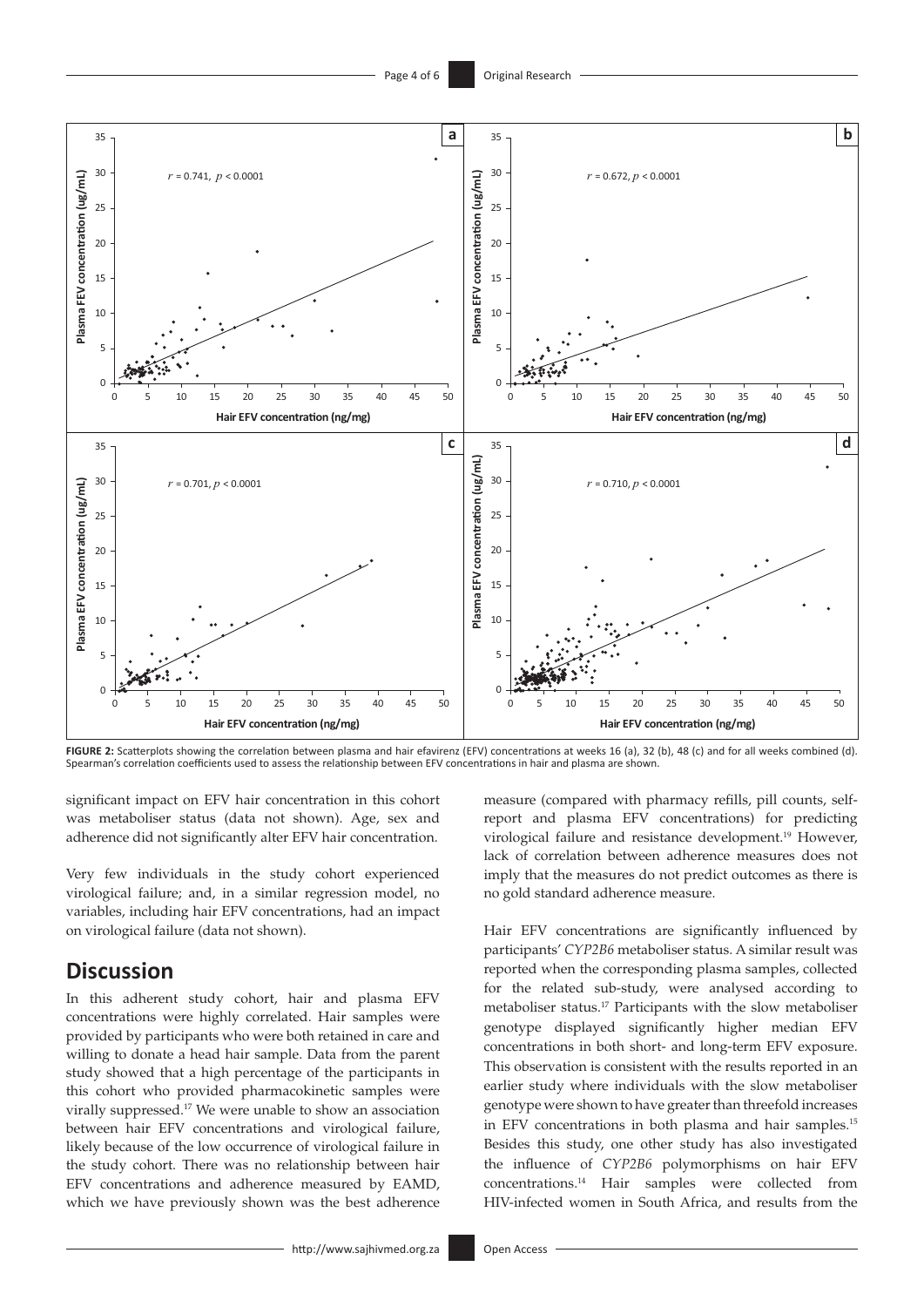

**FIGURE 3:** Scatterplots showing the relationship of adherence assessed by electronic adherence monitoring device (EAMD) (represented as a percentage) to concentrations of efavirenz (EFV) in hair at weeks 16 (a), 32 (b) and 48 (c).

study also showed increased concentrations of EFV in hair samples from individuals with the slow metaboliser genotype.14

<span id="page-4-0"></span>Plasma and hair EFV concentrations were strongly correlated throughout the 48-week study period (Figure 2), which suggests that, for our cohort with very high virologic suppression, a single plasma concentration was as good an adherence measure as a single hair concentration. This is an interesting result as hair concentrations provide an average level of drug exposure over the last 30 days or  $\text{so,}^{22}$  whereas single plasma concentrations represent a brief snapshot of <span id="page-4-1"></span>drug exposure and are also subject to 'white coat effects' (good adherence around the time of clinic visit).23 As a result, it is suggested in the literature that hair ARV concentrations might be of more value than single plasma concentrations when measuring adherence.<sup>3,[22](#page-5-10),24</sup> Because virologic failure was uncommon in our study, we were unable to evaluate either adherence measure as a predictor of virologic outcomes.

Hair EFV concentrations were found to have a non-significant association with adherence measured by the EAMD (Figure 3). These results suggest that, for this study, no significant correlation between adherence and EFV concentrations in hair exists. Even though the median adherence measured by the EAMD was 100% at weeks 16 and 32 (IQR: 92–100 and 92–103, respectively) and 101% (IQR: 96–107) at week 48, the concentration of EFV in the hair samples varied, most likely because of the different metaboliser genotypes present in the subset. While hair ARV concentrations have previously been shown to correlate well with virological suppression, 8,24,25,26,27,28 this has not been the case when the relationship between hair concentrations and measures of adherence such as self-report and EAMD have been assessed.<sup>[11,](#page-5-2)29,30</sup> As previously discussed, the low occurrence of virological failures in this subset did not allow for hair EFV concentrations to be associated with virologic outcomes for this study. The relationship between hair EFV concentrations and virologic outcomes needs to be further explored in a cohort with a higher rate of virological failures.

The study was limited by the study design, in that the participants who provided hair samples were predominantly female, had higher levels of adherence compared to the rest of the cohort and were mostly virologically suppressed. This limited the extent to which the data could be analysed and did not allow for certain associations to be investigated. The collection of head hair samples was also challenging as many women were reluctant to donate a braid and most men had shaved heads. Only 135 (59%) of the 230 participants that were enrolled in the parent study provided hair samples.

# **Conclusion**

In conclusion, we have shown that a strong correlation exists between EFV concentrations measured in plasma and hair samples collected from participants with good ARV adherence. In addition, patient metaboliser status was observed to have a significant effect on long-term exposure to EFV. However, because of the low rates of virologic failure in our cohort, we were unable to assess the ability of EFV concentrations in hair to predict outcomes. The challenges we experienced in collecting hair from our cohort suggest that this adherence measure may have limited utility in an African population.

# **Acknowledgements**

The authors thank Jennifer Norman and the team at the Clinical Pharmacology Laboratory, Division of Clinical Pharmacology, Department of Medicine, University of